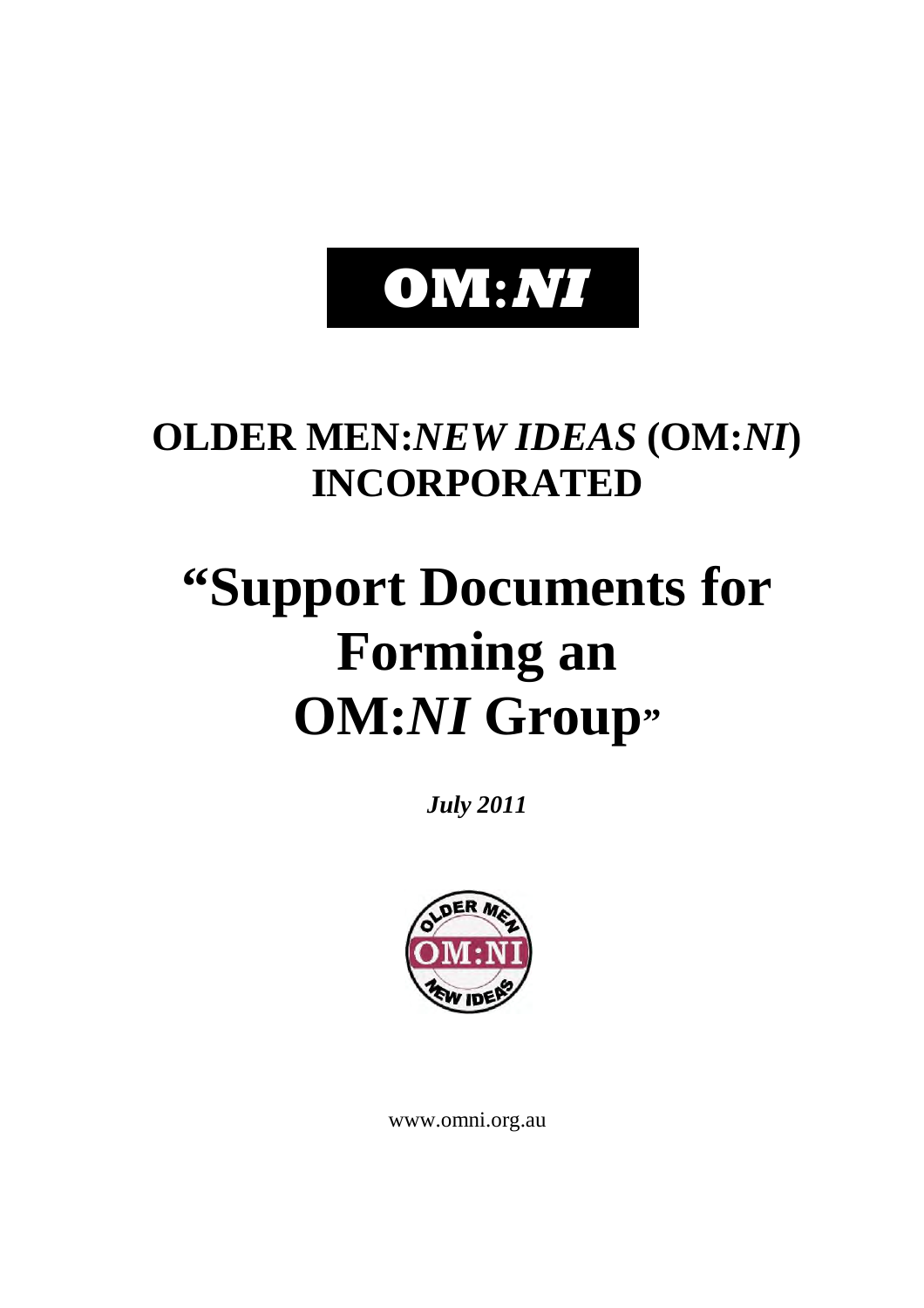# **Welcome to our men's group**

**Please** join us in helping to make it a *different* place in our lives

It has a different purpose to the rest of our lives.

Here, between the time we form our check-in circle and the time we check out at the end of the group, we give one another a lot more time to be ourselves than we usually get

And at first it can feel uncomfortable. It is rare.

We really listen to each other. or at least we don't interrupt or jump in quick to say our piece or even give what we may think is just the best and most important piece of advice

Instead we give respectful attention. We don't try to rescue someone who is feeling sad or feeling anything. Because we know that really they are okay. or maybe we still have to, learn that really, they are okay.

# **Here we get to know ourselves we get to really hear ourselves and one another without the usual distractions.**

The simple way we do it is not easy to begin with, but it soon will be We simply take our turn in going around the circle, leaving space between.

And instead of jumping in with whatever we feel we sit quietly with our feelings just Ietting them be until our turn comes round again.

soon enough we will be ordinary with one another again. But maybe not so ordinary as we were before.

# **Welcome**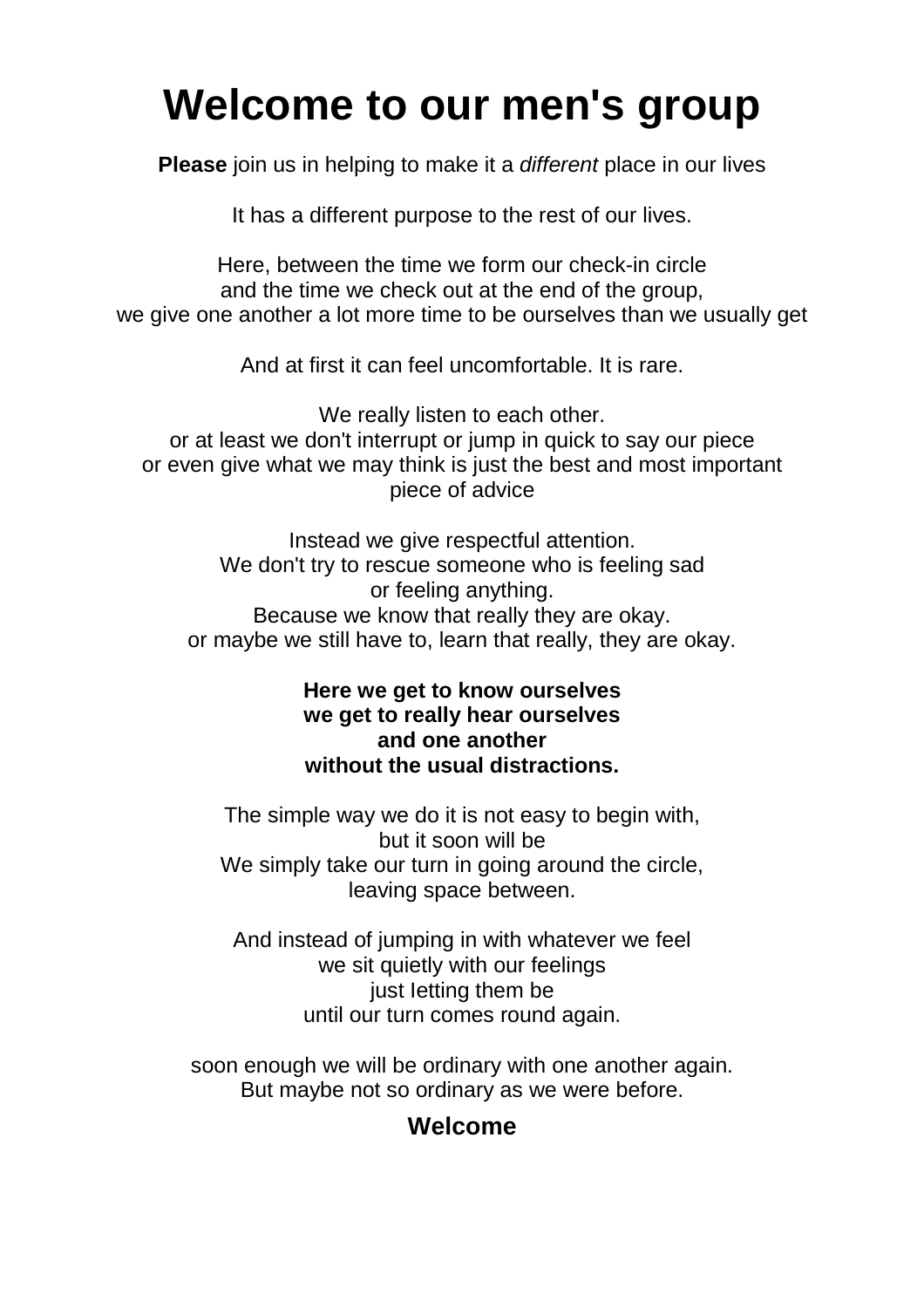# **SAFETY ISSUES**

#### **1. CONFIDENTIALITY**

Whatever is shared during the group is confidential and stays in the Group. It's OK if you want to talk about yourself outside but it's not OK To talk about anyone else.

#### **2. ACCEPTANCE**

We all need to be accepted as we are. We don't need to be judged or criticised. (Most of us are very good at doing that for ourselves!) There is no right or wrong ways to be, for us, or others.

#### **3. RESPECT**

Respect others opinions and don't interrupt when another person is speaking. Don't give advice. Most of us just need to be heard, we don't want people to tell us what to do.

#### **4. ISSUES**

Discuss only your own personal issues in the group. Discuss what's happening for you in the present as much as possible, once group members know your background.

#### **5. SPACE & TIME**

We need space where we can reveal and face our feelings, whatever they are, without judgement and time to do so at our own pace.

#### **6. SHARING**

Sharing your feelings or experiences is always optional. If you don't want to speak in-the group that's OK.

#### **7. HELP**

If you want to share something you have read which you have found helpful, or a technique which works for you, there will be time for that when you do share, speak from "I". If you need help it is OK to ask.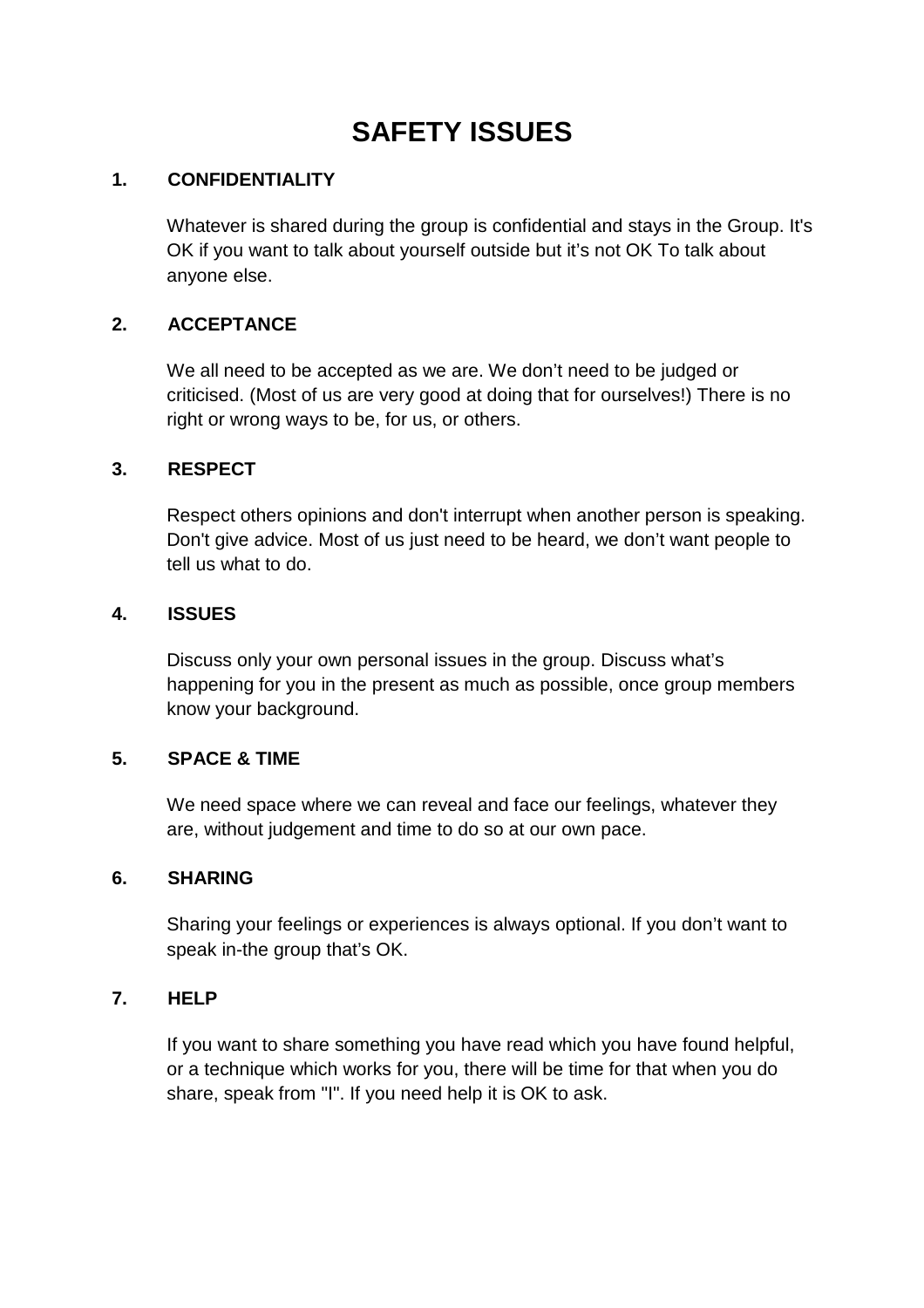





**"Where men become mates" (OM:NI)** Incorporated **The COM:NI "Where men become mates"** 

# **Are you over 50 years?**

**Would you like** to join a group where it is safe to speak your mind and express your feelings?

**Would you like to** share your knowledge and lifelong experience with others?

**Would you like** to be respected and honoured in your own community?

**Would you like** the opportunity to meet other older men and enjoy their company and friendship?

**Would you like** to share your interests, hopes, disappointments and everyday joys with other men?

**Would you like** to have a place where men can build their self-esteem and be accepted and respected by their peers?

## **If you can answer YES to these questions**

Come to a meeting to hear more about this idea,

**Wednesday 31st March 10am** At **Name of venue address**

**Experience the camaraderie of being with older men who speak your kind of language and with whom you can exchange thoughts and ideas.**

**For more info, Phone Tony 4912 3456 and look up www.omni.org.au**



**Older Men:New Ideas (OM:NI) Incorporated** Incorporated under the Associations Incorporations Act 1984



#### **Are you over 50 years?**

**Would you like** to join a group where it is safe to speak your mind and express your feelings?

**Would you like to** share your knowledge and lifelong experience with others?

**Would you like** to be respected and honoured in your own community?

**Would you like** the opportunity to meet other older men and enjoy their company and friendship?

**Would you like** to share your interests, hopes, disappointments and everyday joys with other men?

**Would you like** to have a place where men can build their self-esteem and be accepted and respected by their peers?

## **If you can answer YES to these questions**

Come to a meeting to hear more about this idea,

**Wednesday 31st March 10am** At **Name of venue address**

**Experience the camaraderie of being with older men who speak your kind of language and with whom you can exchange thoughts and ideas.**

**For more info, Phone Tony 4912 3456 and look up www.omni.org.au**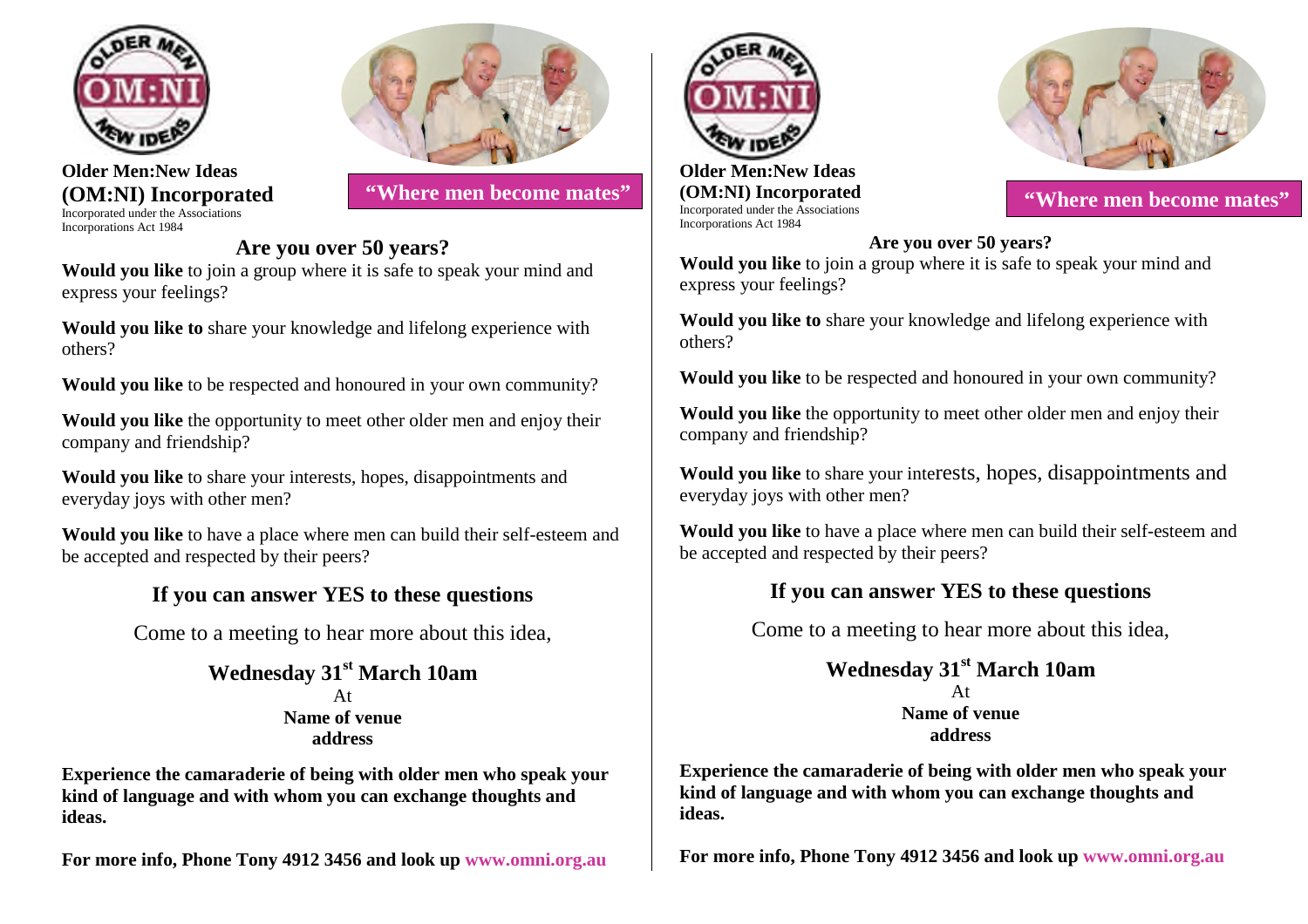

**Older Men:New Ideas (OM:NI) Incorporated** Incorporated under the Associations Incorporations Act 1984



**"Where men become mates"**

#### **Are you over 50 years?**

**Would you like** to join a group where it is safe to speak your mind and express your feelings?

**Would you like to** share your knowledge and lifelong experience with others?

**Would you like** to be respected and honoured in your own community?

**Would you like** the opportunity to meet other older men and enjoy their company and friendship?

**Would you like** to share your interests, hopes, disappointments and everyday joys with other men?

**Would you like** to have a place where men can build their self-esteem and be accepted and respected by their peers?

# **If you can answer YES to these questions**

Come to a meeting to hear more about this idea,

## **Wednesday 31st March 10am** At **Name of venue address**

**Experience the camaraderie of being with older men who speak your kind of language and with whom you can exchange thoughts and ideas.**

**For more info, Phone Tony 4912 3456 and look up [www.omni.org.au](http://www.omni.org.au/)**

# **OM:NI Goals**

**To help empower older men to take greater control of their lives:**

- **To improve the overall health and well being of older men;**
- **To create deeper and more meaningful friendships;**
- **To draw on the experience, knowledge and wisdom of older men;**
- **To promote policies, practices and activities which enhance older men;**
- **To develop mateship.**

# **OM:NI is NOT**

- **Party political, racist, sexist, ethnic exclusive or denominational**
- **An activity club bush walkers, stamp collectors, gardeners, wood turners, philosophers etc – these clubs already exist and some of our members belong to them**
- **A men's liberation movement or anti women in any way**